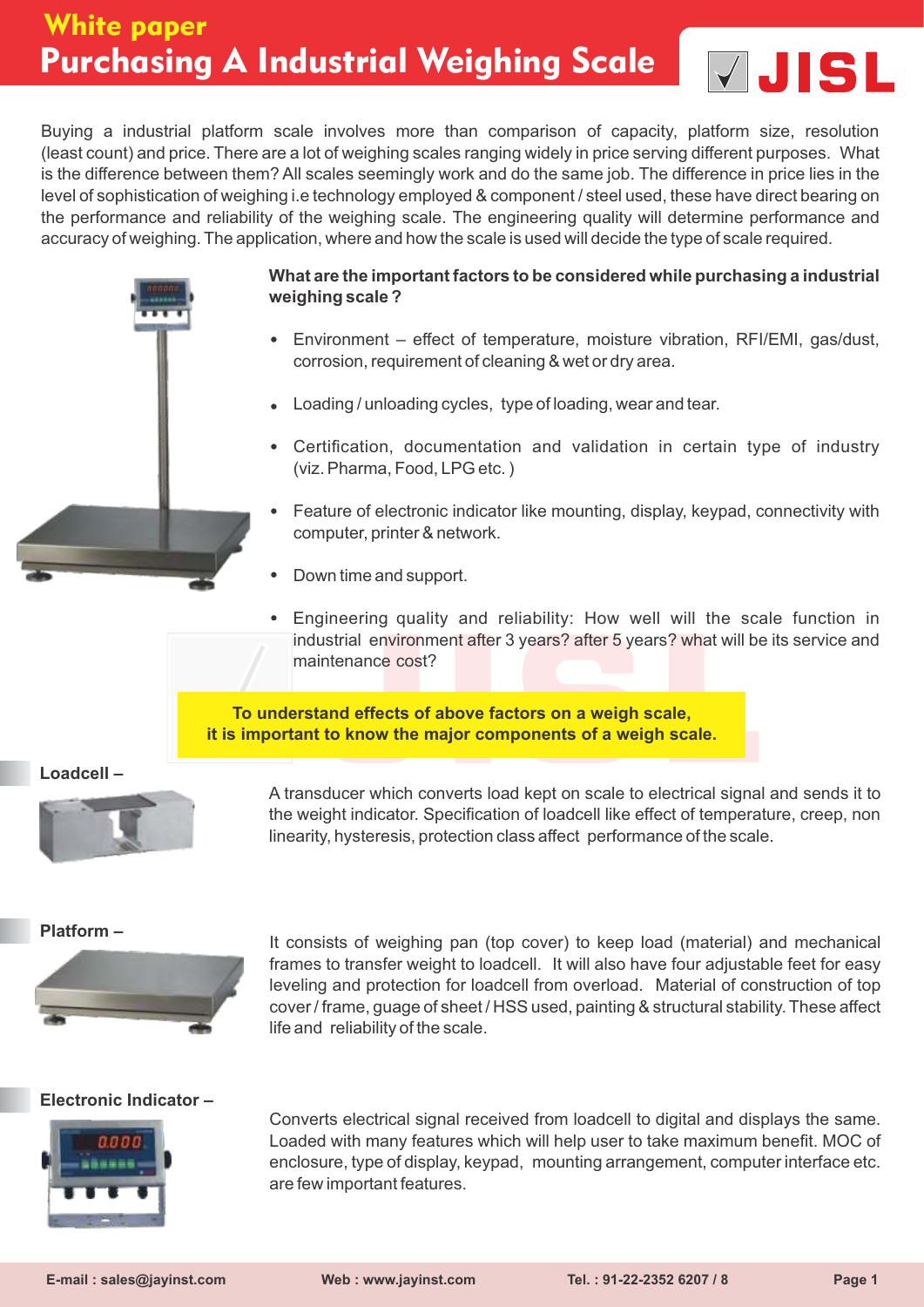

There are fairly a number of points, concerning the interference that need to be considered:

**Interferences :**

- 1. **Moisture :** The cable entry is the most vulnerable to entry of moisture. Moisture can wick up through the cable and cause drift in leading. To avoid this manufacturers use high quality polyamide glands. They are expensive compared to normal glands used for dry area.
- 2. **RFI / EMI :** They are electrical noise to the loadcell signal caused by heavy machinery, electro mechanical relays etc. installed in the plant area. They affect weight reading. Low voltage loadcell signal (mV) are isolated from RFI / EMI in well designed indicator
- 3. **Temperature :** Wire resistance increases with temperature and causes voltage to drop which results in change in excitation voltage. This leads to indicator displaying different result than the loadcell output. To prevent this six wire technique is used so the effect of temperature on weight measurement is nullified.



# **Selection factors of weighing scale**

## **Indicator :**

#### **Display and keypad -**



Bright large red LED performs better in poor and fluorescent lighting verses a monochrome LCD. Red LED has a greater viewing angle compared to LCD. Direct straight view is required in case of LCD.

LCD display is preferred incase of battery operated scale or intrinsic safe scale where low power consumption is major criteria.



## **Enclosure :**

Stainless steel enclosure has special anti corrosive quality that is demanded in food, pharma, chemical industries. Rugged and easy to clean. Because of this advantage it is expensive.

Abs/plastic enclosure are economical in price, but not suitable for all environment. ABS degrades when exposed to acetone. Flammable when exposed to high temperature. Polycarbonate plastic are not suitable for environment with strong alkali and organic solvents. Some plastic are prone to cracking if any heavy objects fall on it.

Few indicator have provision to mount on stand, table or wall. Others require separate accessory which is charged extra.

Protection against dust and liquid is interpreted as Ingress Protection (IP). IP rating of 54 means "dust protected" and "protected against splashing of water" where as IP rating of 67 stands for "dust tight" and "protection against immersion upto 1 m in water". Higher IPrated loadcells and indicators are recommended for weighing in wet environment or where weigh scales are subjected to wet cleaning.

In today's communication age field devices have to be connected to PLC/DCS etc. Scales with RS232,RS422/ RS485, modbus, Ethernet are required.



**SS enclosure**



**ABS enclosure**